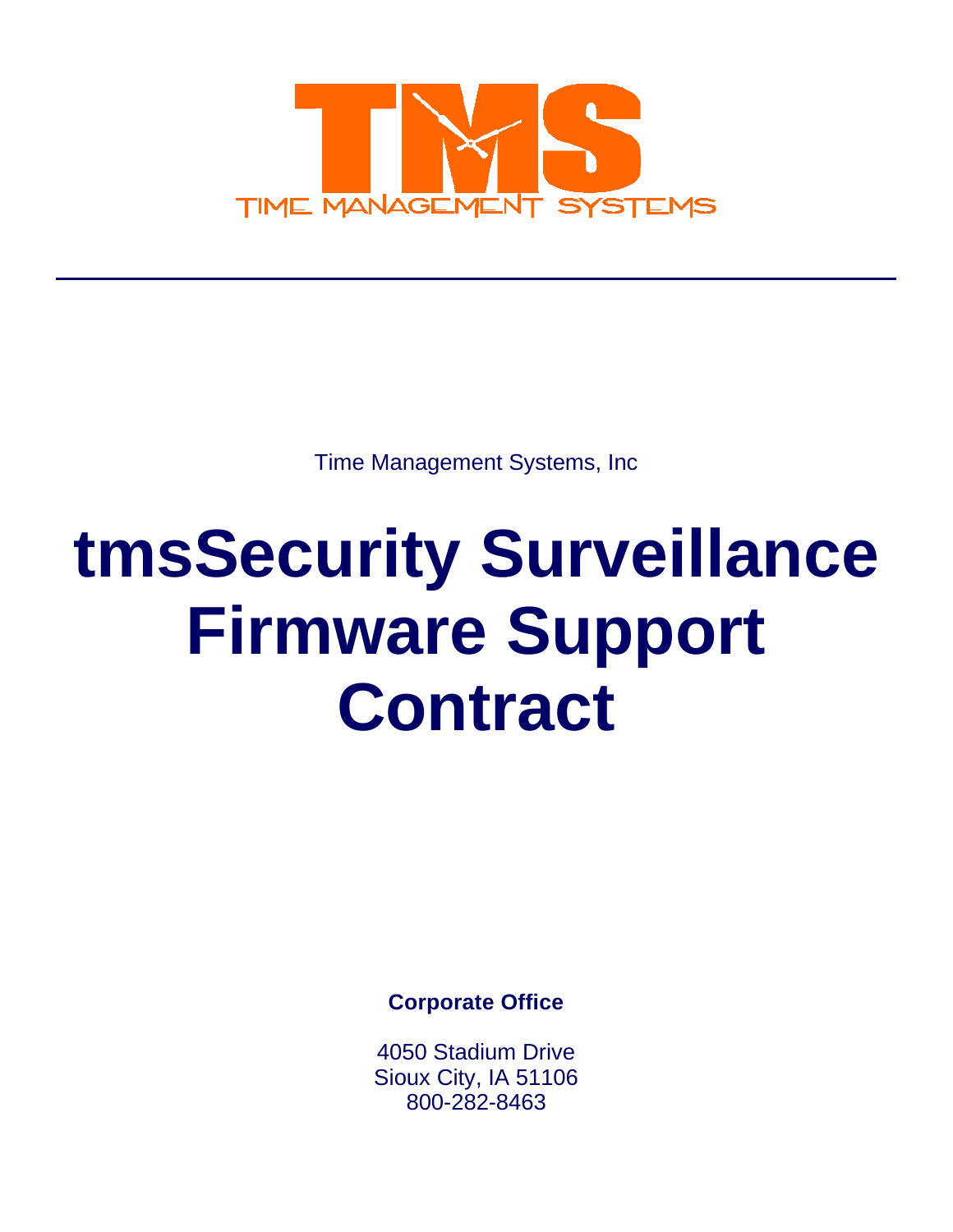## **tmsSecurity Surveillance Firmware Support Contract**

provided by Time Management Systems, Inc. (TMS)

TMS warrants and represents that it is an authorized dealer for Digital Watchdog, Inc. and as such, has the authority and is qualified to extend the Agreement described herein. This agreement shall remain in effect for the period specified on your contract invoice.

## **Firmware Support Contract:**

**Included in your Support Contract:**  Receive Software Version Upgrades; Major and Minor Quarterly health check of system functionality Receive Answers to your Questions Quickly

\*Changes or customization to the System to accommodate rule changes after initial setup or adjustments to historical data, are billed at the Hourly Rate at Time of Service

For service not covered under support agreement, our normal hourly rate is \$100 for one technician and \$150 for two technicians. TMS holds the right to implement the use of two technicians if the job warrants. (Billed in increments of 15 minutes with a one-hour minimum).

- Support needed outside of normal business hours is available for customers with a at the rate of time and a half.
	- If customer is over a 50 mile radius from a TMS office or technician site, \$95 per hour portal to portal for travel time will apply.
	- Observed Holidays when they fall during the work week: New Year's Day, Memorial Day, Independence Day, Labor Day, Thanksgiving Day, the day after Thanksgiving, Christmas Eve (beginning at 12pm), Christmas Day, New Year's Eve (beginning at 12pm).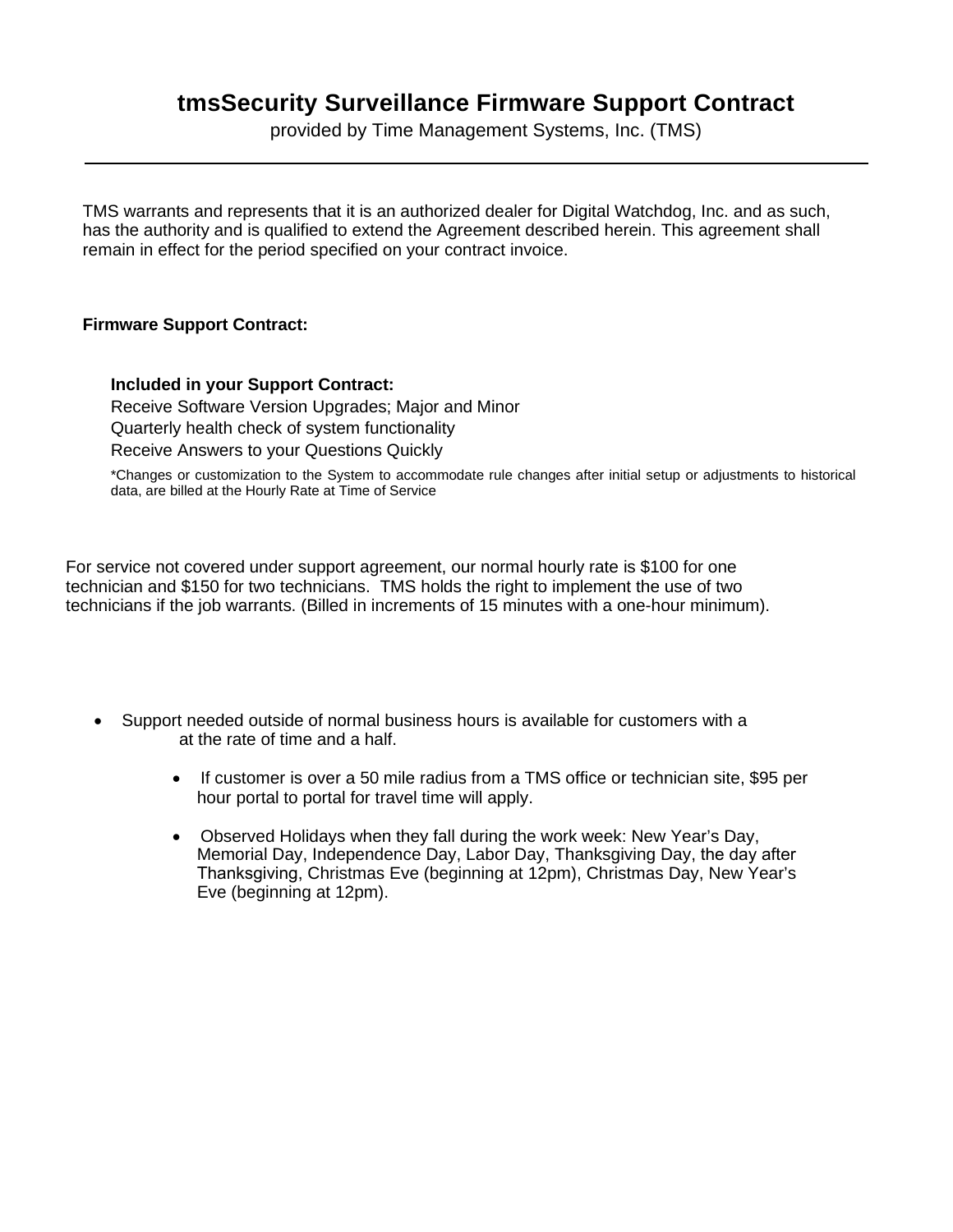## **Our Service Desk:**

To provide high levels of support in a timely manner, TMS has a centralized support system known as the Service Desk. The Service Desk Support Team will be your single point of contact. They will field calls, send a service request to the appropriate service technician who will research the issue and then contact you to resolve the problem. By utilizing this method, every call will be logged and a service ticket number generated. Should an email be provided you will receive confirmation of the generated ticket and all work and correspondence associated with the ticket.

TMS will strive to provide accurate and timely technical support for all customers to ensure maximum up time. TMS will assist the authorized contact person(s) in utilizing our software that is specified on your contract invoice, and identifying and providing workarounds, if possible, for standard component product problems.

The TMS Service Desk may be contacted through one of the following options:

- Telephone Support: 1-800-282-8463 x 2
- Email Support: servicedesk@tmstime.com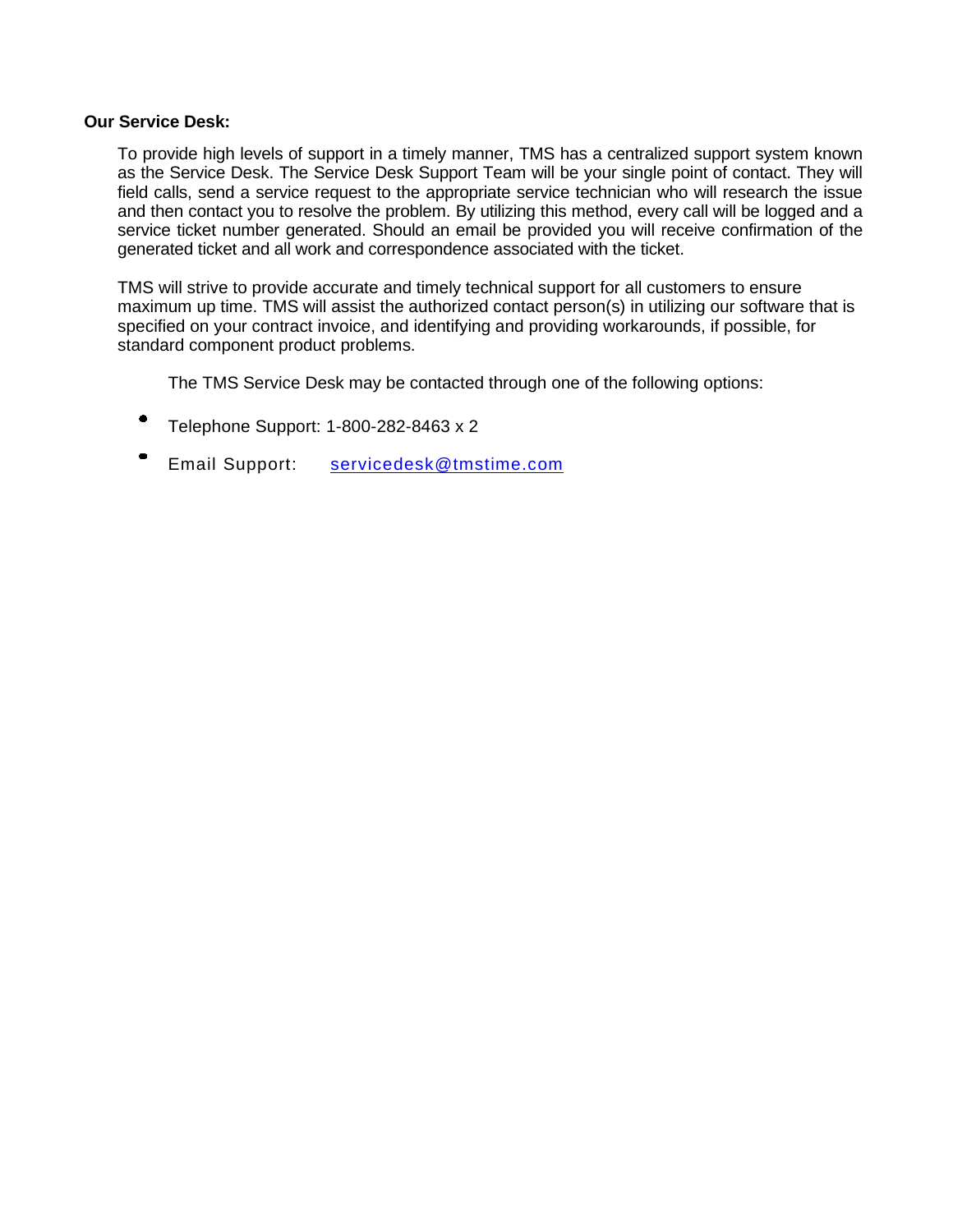## **What is NOT covered under this Support Contract?**

TMS shall have no support obligations with respect to any hardware or third-party software product. If TMS provides technical support for a problem caused by a Non-TMS product or if TMS' service efforts are increased as a result of the customer's use of a Non-TMS, the customer agrees to pay TMS for this additional service on a Time and Materials basis at its then current published rates for customer software services.

Should TMS determine the cause of any support issue to be related to a customer's I.T. products, TMS does not support these items and will refer the customer to their I.T. This includes, but is not limited to, computer hardware and software, networking, data service, mobile devices and server hardware and software.

TMS' liability shall in all events be limited to restoring the software covered by its agreement to good operating condition. TMS shall in no event be liable for any incidental or consequential damages, nor for recreation of data lost for any reason.

### **Examples include, but not limited to:**

Parameter Changes: Any and all reconfiguration of programming parameters (outside of your implementation window outlined in your software setup survey), to accommodate your new or updated rules, are not included.

Repairs to system due to customer implemented adjustments

Customized Exports for use by Third-Party Applications

Support of Network or Operating systems

Professional Services: ex, System Training, Server Migration and Restoration, Customer Enhancements, Development or Programming to Existing Application.

All requested Professional Services are subject to approval and availability. Once approved by the customer, the project will be scheduled for work. The Professional Services per hour cost is for remote services utilizing telephone, conference calls and email communications, along with remote connectivity via *Time Management Systems Screen Connect.* In the event that the customer's request for Professional Services necessitates on-site presence, additional services and travel expense will be applied.

### **Outline of Customer Responsibilities:**

In connection with TMS' provision of technical support as described herein, the customer acknowledges that customer has the responsibility to do each of the following:

It is not the responsibility of Time Management Systems, Inc (TMS), or any of their employees to interpret your company rules, policies, labor laws or compliance information. If you have questions regarding compliance or laws, it will be your responsibility to seek your legal counsel. TMS is not a legal representative responsible for knowing customer's Federal, State and Local labor laws.

TMS will have no liability for loss or recovery of data, databases, programs or loss of system arising out of the services or support, or any act of omission, including negligence by third party service, consultant or I.T. provider.